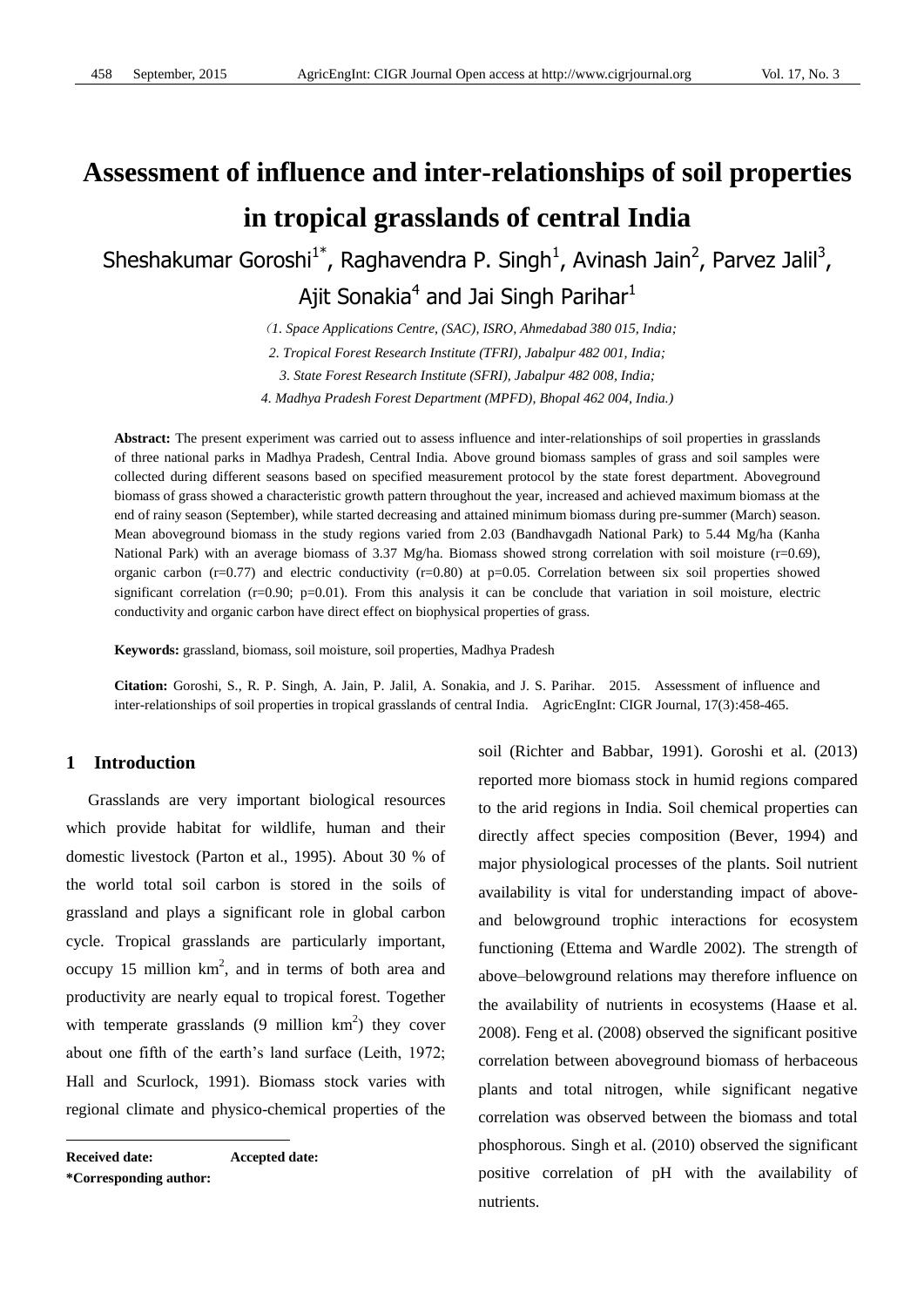Physical and chemical properties of soil in tropical regions demonstrate considerable spatial variation. The causes of spatial variation in soil properties differ according to scale. Identifying the extent of spatial variability in soil properties is very important for understanding the spatial variability of vegetation. Several studies associated to soil physical and chemical properties revealed that spatial variation of soil in tropical region is directly linked to variation in their geological substrate, soil texture, topography and other factors influencing the development of soil and vegetation. Raghubanshi et al. (1992) reported that, in a tropical dry forest of India, at a finer scale, net nitrogen (N) mineralization rates as well as organic carbon (C) and other soil properties were directly related to slope position. Lugo et al. (1978) at dry forest in Guanica, a subtropical dry forest in Rico observed significant variation in physical and chemical properties of soil. Feng et al. (2008) studied effect of different soil properties on spatial distribution of vegetation at different landscape in dry forest. They observed scrub type forest is situated in the sandy soils, which had a low water holding capacity, while a transition between deciduous and semi-evergreen forest grew on soils with a high content and water holding capacity, respectively.

Several national parks have been established recently in Madhya Pradesh, Central India. The parks are predominantly covered by deciduous forests and grasslands. Number of studies (Goroshi et al., 2010; Parihar et al., 2013; Goroshi et al., 2013) have been carried out in the parks to assess forest biophysical parameters (biomass, leaf area index, phenology) and their interaction with regional climatic parameters and few studies have been carried out to understand these grasslands. The present study aims to understand the influence and inter-relation of different soil properties on the biomass of these grasslands. Consequently, assessing their spatial variability may verify how they influence each other, leading better understanding of role in the major physiological activities of the vegetation.

# **2 Material and methods**

#### **2.1 Study area**

The study was carried out in grasslands of Madhav National Park (MNP), Bandhavgadh National Park (BNP), and Kanha National Park (KNP) from March, 2010 to March, 2011. Locations of sample plots, soil type, grass type and variability of different meteorological parameters in the study regions are shown in Figure1. Geographic location and grass species in the sample plots are presented in Table 1. MNP is covered by well drained red sandy loam soil with shallow depth hardly exceeding 30 cm above stony concretion. In BNP soil type varies from sandy to sandy-loam. Soil in KNP is finely textured and rich in humus and tends to be somewhat clayey. MNP has relatively sparse vegetation cover with dominance of dry deciduous forest species and shrublands with limited grasslands. In contrast to MNP, BNP has relatively more vegetation with dry deciduous and moist deciduous mixed forest types with limited grasslands. KNP is highly vegetated with moist deciduous forest types and grasslands. Onset of Southwest monsoon in the regions generally occurs in June or early July and continues in to September. About 90 % of the annual rainfall (KNP (1445 mm), BNP (1251 mm) and MNP (896 mm)) in the regions is received in southwest monsoon.

#### **2.2 Data used**

Grass biomass and soil moisture (0-30 cm depth) data collected for four months (March 2010, September 2010, December 2010 and March 2011) was used to assess spatio-temporal variability and correlation between them. Due to restriction of soil digging in the park soil samples collected only once in the study period (March 2010) at a depth of 0-15 cm(surface) and 15-30 cm (sub-surface) was used to assess variability of physio-chemical (pH, EC, available N,  $P_2O_5$  and  $K_2O$ ) properties of soil in the regions. Average value of both depths was used to analyze their correlation with biomass, soil moisture and correlation between different physio-chemical properties of soil.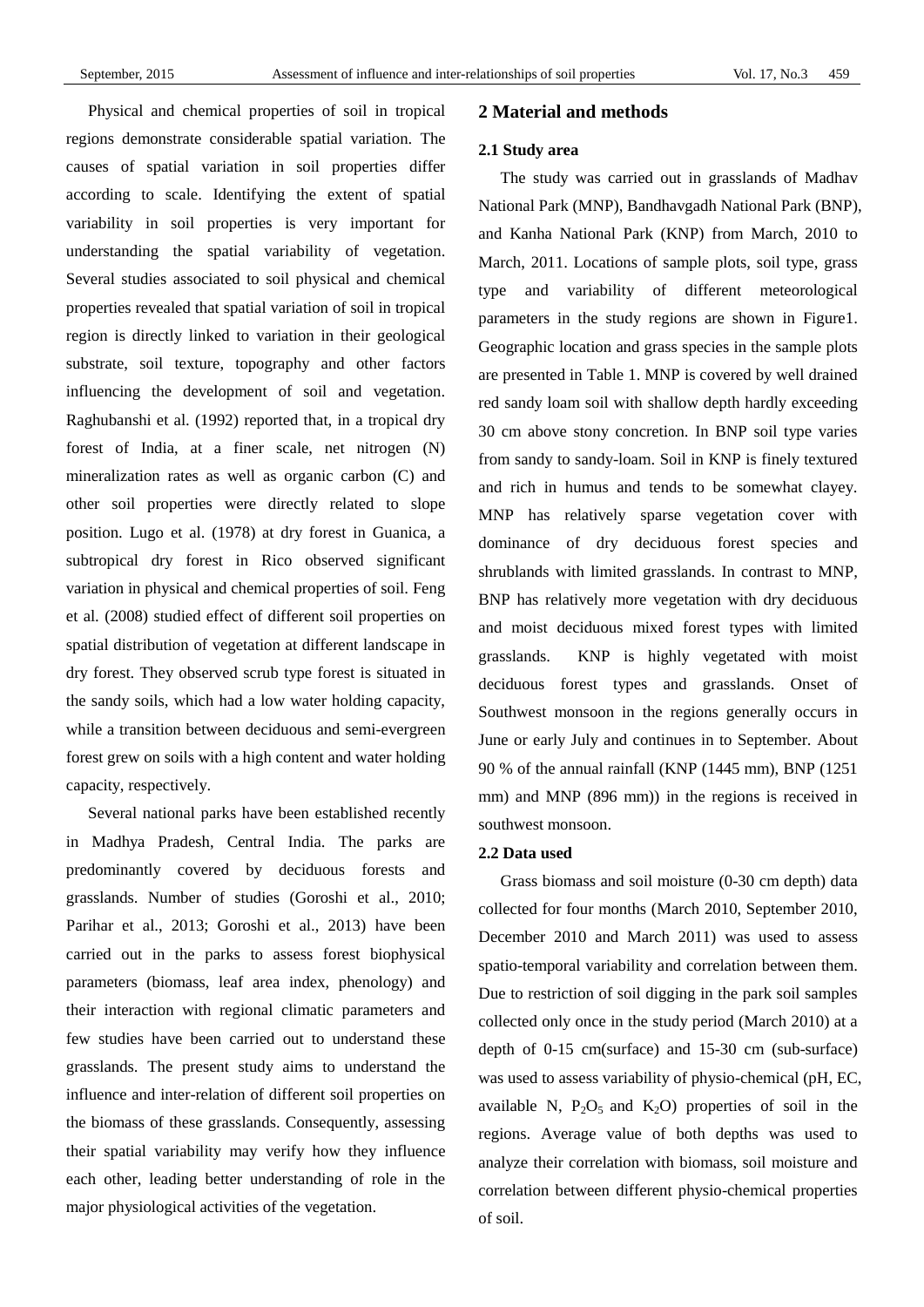

Figure 1 Locations of sample plots, soil type, grass type and variability of different meteorological parameters (a) MNP (b) BNP (c) KNP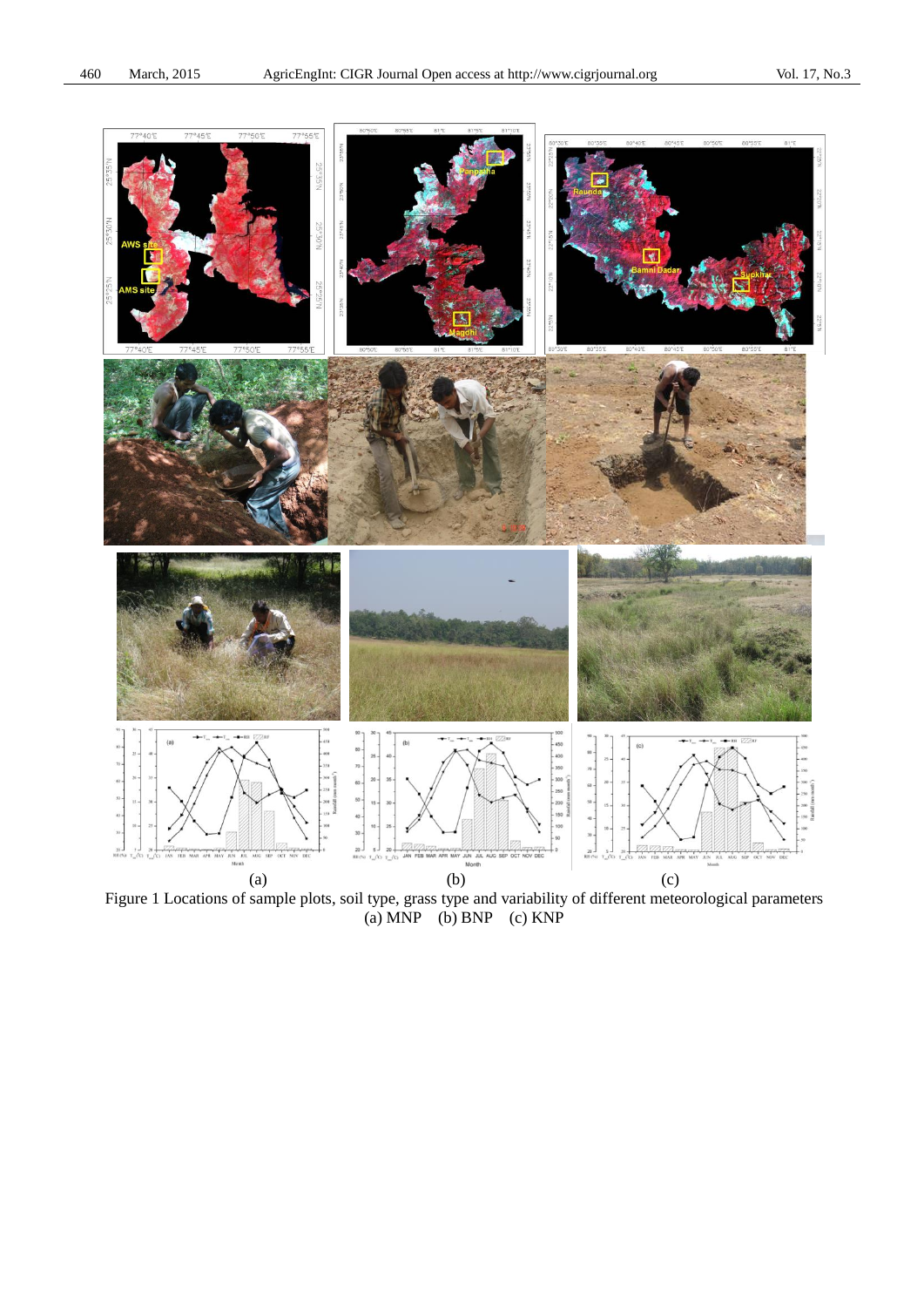pH and EC of the soil was analyzed by a glass electrode

| Study      | <b>Site</b>                  | Geographic locations |                  | Grass species                                                                                                             |  |
|------------|------------------------------|----------------------|------------------|---------------------------------------------------------------------------------------------------------------------------|--|
| area       |                              | Latitude             | Longitude        |                                                                                                                           |  |
| <b>MNP</b> | <b>AWS</b><br>(Sailing club) | 25 25'13" N          | 77 ° 12' 4.99" E | Cymbopogon martini, Wats, Cynodon dactylon,<br>Echinocholoa frumentacea, Linn. Eragrostis                                 |  |
|            | <b>AMS</b>                   | $25\,26'10.1"$ N     | 77 °41'43.2" E   | diarrhena, Eragrostis tenella (Linn) Beauv                                                                                |  |
| <b>BNP</b> | AWS<br>(Magdhi)              | 22 92'9.4" N         | 80 ° 41' 55.8" E | Aristida setarea, Saccharum spontaneum,                                                                                   |  |
|            | <b>AMS</b><br>(Panpatha)     | 23 '54'54" N         | 81 ° 6' 15.6" E  | Phragmites karka, Apluda aristata, Cynodon<br>dactylon, Cymbopogon martini etc                                            |  |
| <b>KNP</b> | AWS<br>(Bamni Dadar)         | 22 92'9.4" N         | 80 °41'55.8" E   |                                                                                                                           |  |
|            | AMS<br>(Ronda)               | 22 21'43.8" N        | 80 35'4.5" E     | Alloteropsis cimicina, Andropogon adsariotis,<br>Apluda mutica, Apocopis vaginata, Cyperus<br>compactus, Cyperus iria etc |  |
|            | Watch tower<br>Supkhar)      | 22 ° 1'12.3" N       | 80 56'26.1" E    |                                                                                                                           |  |

**Table 1 Geographic location and major grass species in different sample plots**

### **3 Methodology**

Space Applications Centre has installed an Automatic Weather Station (AWS) and Agro-Meteorological Station (AMS) tower for micrometeorological studies in grasslands of MNP, BNP, and KNP. Both the stations (AWS and AMS) were installed at MNP, BNP and KNP. By keeping AWS and AMS as a reference point grass and soil samples were collected from all four directions of the tower. Two grass samples from MNP and BNP, while three (AWS, AMS and a watch tower) samples from KNP were collected from  $1m \times 1m$  plot. Soil profiles were excavated and samples were collected at 0-30 cm depth for soil moisture analysis. To understand soil physio-chemical properties, soil samples were collected at surface (0-15 cm) and sub-surface (15-30 cm) and then average value at both the depth was used. This sampling was done only once in the study period due to restriction of soil digging in the national park. Fresh weight of grass and soil samples were taken at the sites and the samples were brought to the laboratories at Tropical Forest Research Institute (TFRI) and State Forest Research Institute (SFRI) for analysis. Dry weight of biomass and soil sample was recorded after drying them in hot air oven till the last 2-3 readings were consistent after oven dry. Moisture content was calculated on percent basis. pH meter and Electric conductivity meter. Organic carbon was analyzed using Walkley and Black's rapid titration method Available N,  $P_2O_5$  and  $K_2O$  was determined using Kjeldahl method, blue color method and flame photometer. Detailed descriptions of the methods are given in Biswas and Mukherjee (2003). Correlation analysis between biomass and other soil properties was determined using a SPSS 16.0, a statistical software.

# **4 Results and discussion**

Spatio-temporal variability of grass biomass in MNP, BNP, and KNP are shown in Figure 2. A characteristic pattern of biomass was observed in MNP and BNP throughout the year, increased and achieved maximum biomass during rainy season (September), while started decreasing and attained minimum biomass during pre-summer (March) season. Unexpectedly low biomass in rainy season (September) and high biomass in winter season (December) was observed (Figure 2c) in KNP. Average biomass in the study regions are depicted in Figure 3d. Mean biomass in the regions varied from 2.03 Mg/ha in BNP to 5.45 Mg/ha in KNP with an average of 3.37 Mg/ha. Amongst the sites in the regions, biomass was varied from 1.75 Mg/ha (AMS site) to 8.87 Mg/ha (AWS site) in MNP. At BNP it was ranged between 1.84 Mg/ha (Magdhi site) and 2.22 Mg/ha (Panpatha site). For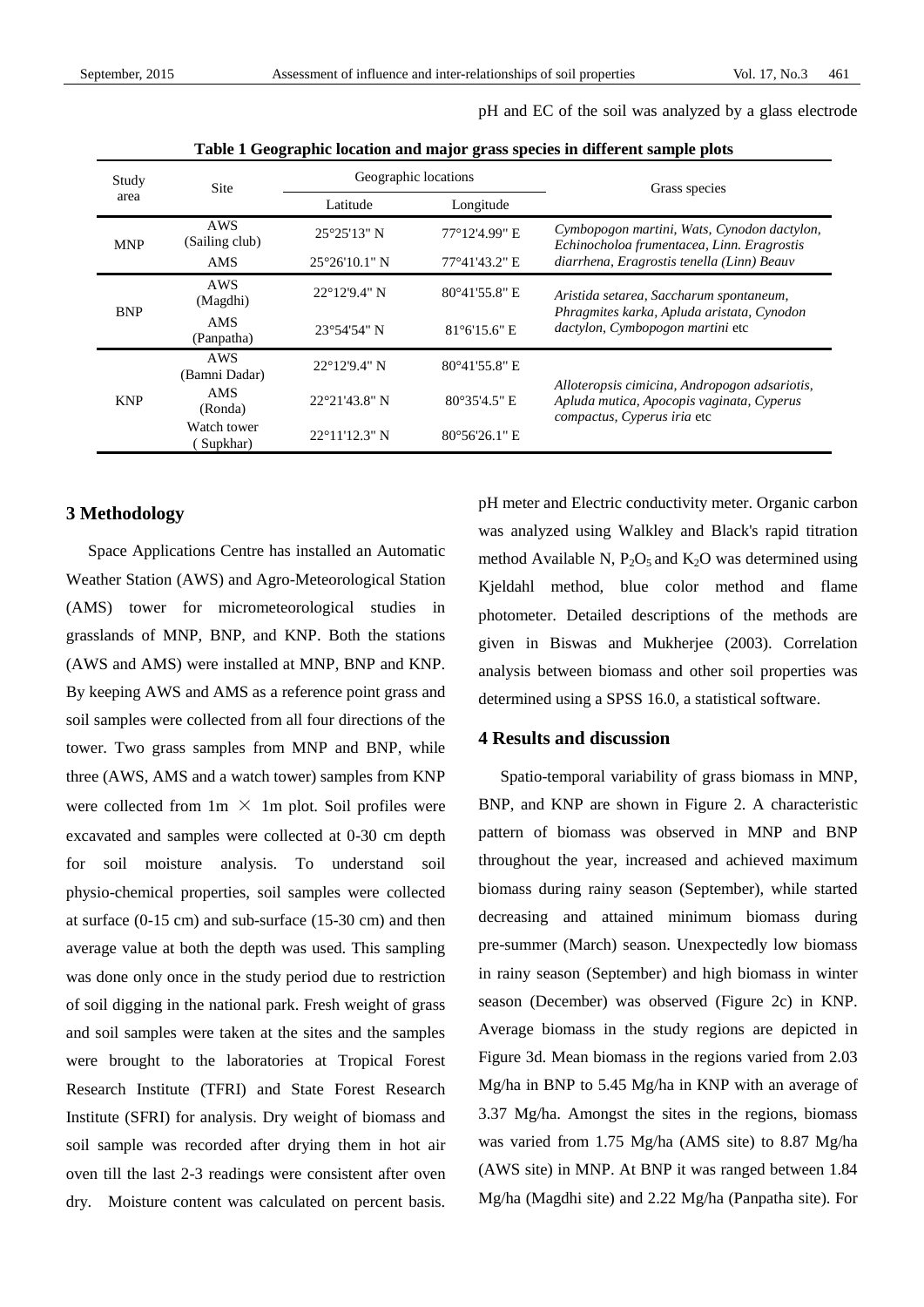sites in KNP it was varied from 2.5 Mg/ha (Supkhar) to 8.7 Mg/ha (Bamni Dadar). Eventhough BNP situated relatively in humid climatic condition and receives 29% more rainfall than MNP, but biomass was observed low in BNP amongst all the study regions. It could be due to composition of short height grass species in the region. Rapid decrease of biomass after September was due to burning unpalatable grass species like *Imperata cylindrica* and *Saccharum spontaneum*. Unexpected dip at KNP in September might be due to weeding of grasslands as a part of forest management practice in the region.

Vegetation growth in arid and semiarid region is

highly dependent on the soil moisture. Correlation between biomass and soil moisture at a depth of 0-30 cm obtained in different months is shown in Figure 3. Significant correlation was observed between both the parameters  $(r=0.77, p=0.05)$ . It is evident from Figure 3 that when soil moisture was high (September, 2010) in MNP and BNP their biomass was also high. When moisture was low (March, 2010 & 2011, December, 2010) in the regions their biomass was also low in the corresponding months. Considerable increase in the soil moisture in September have strongly influenced vegetative



Figure 2 Spatial and seasonal variability of aboveground biomass of grass at different sample plots ( a) MNP (b) BNP (c) KNP (d) Average aboveground biomass of grass at in MNP, BNP and KNP

growth, observed 46% more biomass in MNP and 63% in BNP as compared to their mean biomass. This indicates presence of a strong dependence of grass biomass on soil moisture in dry regions. While no such relation between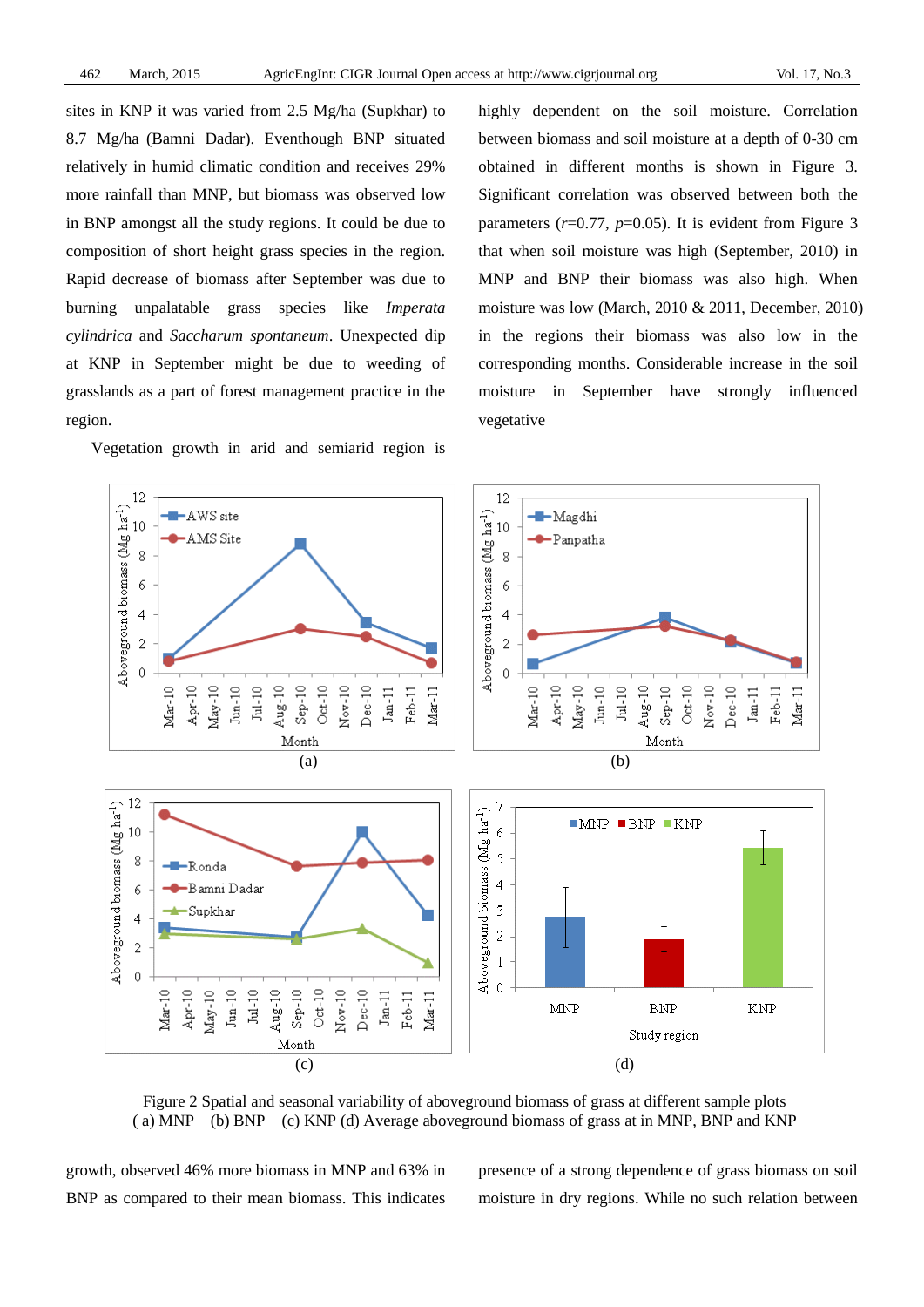moisture and biomass was observed in KNP due to frequent rainfall events in the region.

### **4.1 Spatial variability of soil chemical properties**

Physio-chemical properties of surface (0-15 cm) and sub-surface (15-30 cm) soil in MNP, BNP and KNP are presented in Table 2 pH was found relatively higher (alkaline) in both surface and sub-surface soils of MNP, whereas relatively acidic pH range was observed in KNP. Out of all

| Table 2 Chemical properties of surface (0-15 cm) and sub-surface (15-30 cm) soils in MNP, BNP and KNP |
|-------------------------------------------------------------------------------------------------------|
| region                                                                                                |

|                         | Study site           | pH   | EC<br>$(\mu s/cm)$ | Organic<br>carbon<br>(% ) | Available N<br>(kg/ha) | Available<br>$P_2O_5$<br>(kg/ha) | Available<br>$K_2O$<br>(kg/ha) |
|-------------------------|----------------------|------|--------------------|---------------------------|------------------------|----------------------------------|--------------------------------|
| <b>Madhav National</b>  | AMS site#            | 6.68 | 9.30               | 0.93                      | 125.44                 | 32.63                            | 207.5                          |
| Park                    | AMS site $\P$        | 6.56 | 7.60               | 0.50                      | 94.08                  | 21.31                            | 135.2                          |
|                         | Average              | 6.62 | 8.45               | 0.715                     | 109.76                 | 26.97                            | 171.35                         |
|                         | Sailing club#        | 7.66 | 21.9               | 0.76                      | 203.84                 | 46.57                            | 312.5                          |
|                         | Sailing club¶        | 7.52 | 19.1               | 0.45                      | 146.55                 | 29.25                            | 252.4                          |
|                         | Average              | 7.59 | 20.5               | 0.60                      | 175.195                | 37.91                            | 282.45                         |
| <b>Bandhavgadh</b>      | Magdhi#              | 6.38 | 13.00              | 0.86                      | 280.88                 | 32.87                            | 162.50                         |
| <b>National</b><br>Park | Magdhi¶              | 6.20 | 8.48               | 0.28                      | 182.24                 | 22.97                            | 150.00                         |
|                         | Average              | 6.29 | 10.74              | 0.57                      | 231.56                 | 27.92                            | 156.25                         |
|                         | Panpatha#            | 5.82 | 7.60               | 0.39                      | 141.12                 | 15.32                            | 132.50                         |
|                         | Panpatha¶            | 5.58 | 2.53               | 0.09                      | 109.76                 | 13.95                            | 102.00                         |
|                         | Average              | 5.7  | 5.06               | 0.24                      | 125.44                 | 14.635                           | 117.25                         |
| <b>Kanha National</b>   | Ronda#               | 5.48 | 21.95              | 1.48                      | 204.47                 | 29.81                            | 168.75                         |
| Park                    | Ronda $\P$           | 5.26 | 11.92              | 0.89                      | 184.24                 | 18.47                            | 110.62                         |
|                         | Average              | 5.11 | 6.19               | 1.58                      | 280.29                 | 14.79                            | 108.96                         |
|                         | Bamni Dadar#         | 5.15 | 6.38               | 2.02                      | 307.68                 | 18.41                            | 122.50                         |
|                         | Bamni Dadar¶         | 5.08 | 6.00               | 1.14                      | 252.90                 | 11.17                            | 95.42                          |
|                         | Average              | 5.37 | 16.93              | 1.185                     | 194.35                 | 24.14                            | 139.68                         |
|                         | Supkhar#             | 5.66 | 17.56              | 2.12                      | 356.25                 | 22.56                            | 178.88                         |
|                         | Supkhar <sup>¶</sup> | 5.51 | 15.22              | 2.08                      | 214.00                 | 20.32                            | 174.50                         |
|                         | Average              | 5.58 | 16.39              | 2.1                       | 285.125                | 21.44                            | 176.69                         |

#Surface soil and ¶Sub-surface soil

the study sites electric conductivity (EC) was found relatively higher in surface soils of MNP (Sailing club) and KNP (Ronda). Organic carbon (%) content was found high in both surface and sub-surface soils of KNP except at sub-surface soils in Ronda site, whereas least organic carbon was observed in surface and sub-surface soils of BNP. The highest available nitrogen (N) was observed in surface and sub-surface soils of KNP, whereas least N content was found in sub-surface soils of MNP (AMS site). Available phosphorous and potassium was found relatively high in the surface soils of MNP (Sailing club), whereas low phosphorous and potassium was observed in sub-surface soils of KNP (Bamni Dadar).



Figure 3 Correlation between biomass and soil moisture (0-30 cm depth) obtained in different months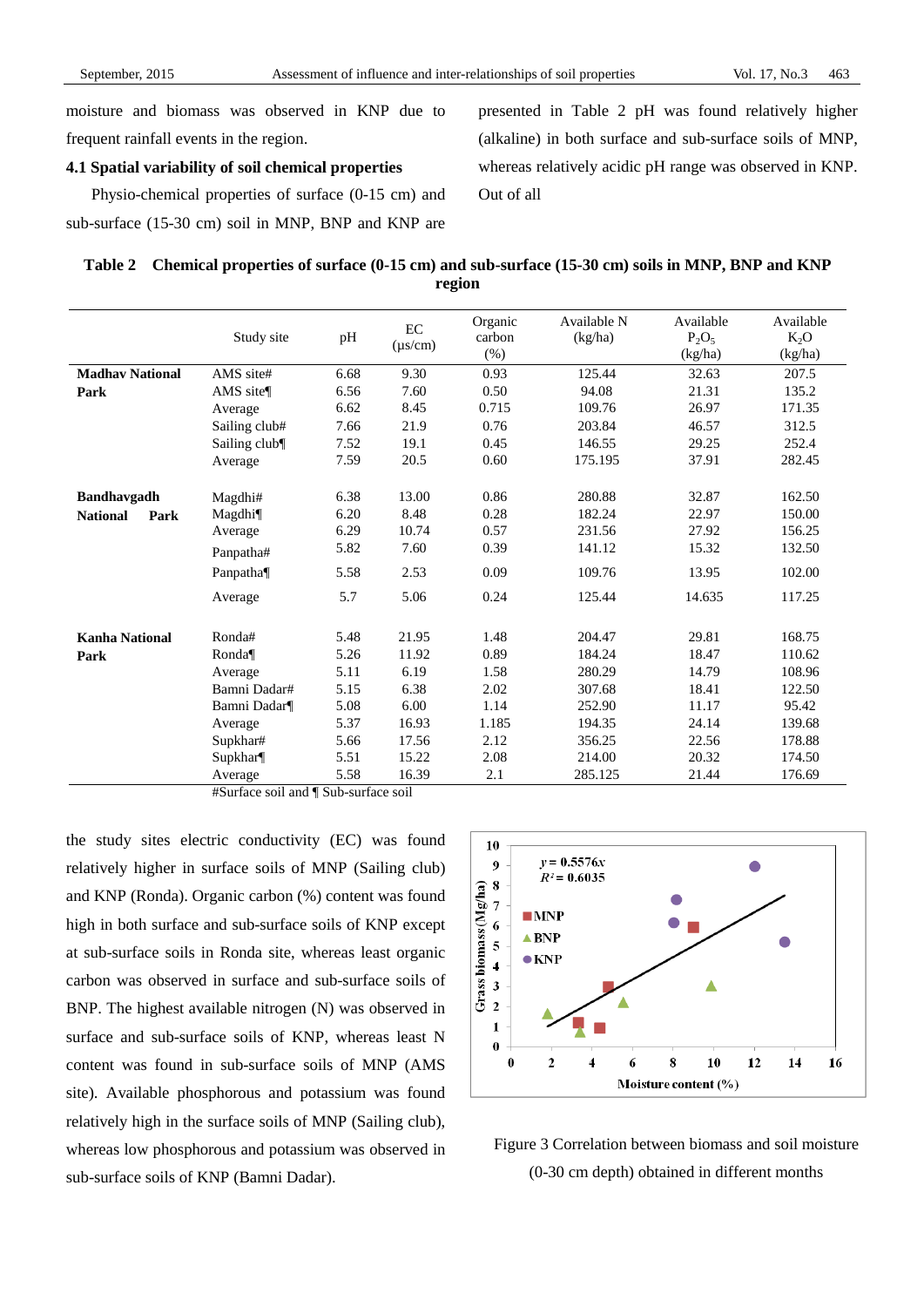# **4.2 Relationship between biomass and soil chemical properties**

Correlation analysis was carried out for biomass, soil moisture (0-30 cm) and 6 soil chemical properties which showed intra and inter-relationships between them. Of 28 pairs in correlation matrix, 7 pairs indicated significant positive correlation among them (Table 3). Strong correlation of biomass was observed with SM (*r*>0.69),

EC  $(r>0.80)$  and OC  $(r>0.77)$  at  $p<0.05$ , whereas no correlation or non-significant correlation of biomass was found with pH,  $P_2O_5$  and  $K_2O$ . Significant correlation of pH was found with  $P_2O_5$  ( $r > 0.88$ ) and  $K_2O$  ( $r > 0.88$ ) at  $p$ <0.01. Strong correlation of available N was observed with organic carbon  $(r>0.79)$  at  $p < 0.05$  and a good correlation of available K<sub>2</sub>O was found with  $P_2O_5 (r > 0.9)$ at *p* <0.01.

**Table 3 Correlation matrix for aboveground biomass of grass and different soil properties (***n***=56) for assessing influences and inter-relationships**

| assessing initiatives and inter-relationships |                        |                        |                        |                       |                        |                        |           |        |  |  |
|-----------------------------------------------|------------------------|------------------------|------------------------|-----------------------|------------------------|------------------------|-----------|--------|--|--|
|                                               | AGB                    | SМ                     | pН                     | EС                    | OC                     |                        | $P_2O_5$  | $K_2O$ |  |  |
| AGB                                           | 1.00                   |                        |                        |                       |                        |                        |           |        |  |  |
| <b>SM</b>                                     | $0.694*$               | 1.00                   |                        |                       |                        |                        |           |        |  |  |
| pH                                            | $-0.233$ <sup>ns</sup> | $0.054$ <sup>ns</sup>  | 1.00                   |                       |                        |                        |           |        |  |  |
| EC                                            | $0.805*$               | $0.487$ <sup>ns</sup>  | $-0.096$ <sup>ns</sup> | 1.00                  |                        |                        |           |        |  |  |
| OC                                            | $0.772$ <sup>*</sup>   | $0.257$ <sup>ns</sup>  | $-0.529$ <sup>ns</sup> | $0.537$ <sup>ns</sup> | 1.00                   |                        |           |        |  |  |
| N                                             | $0.534$ <sup>ns</sup>  | $-0.072$ <sup>ns</sup> | $-0.465$ <sup>ns</sup> | $0.371$ <sup>ns</sup> | 0.796                  | 1.00                   |           |        |  |  |
| $P_2O_5$                                      | $0.018$ <sup>ns</sup>  | $0.039$ <sup>ns</sup>  | $0.884***$             | $0.316$ <sup>ns</sup> | $-0.283$ <sup>ns</sup> | $-0.221$ <sup>ns</sup> | 1.00      |        |  |  |
| $K_2O$                                        | 0.206 <sup>ns</sup>    | $0.230$ <sup>ns</sup>  | $0.882**$              | $0.244$ <sup>ns</sup> | $-0.143$ <sup>ns</sup> | $-0.147$ <sup>ns</sup> | $0.902**$ | 1.00   |  |  |

Note: \*, \*\* Indicated relationships significance level at  $p < 0.05$  and  $p < 0.01$ ; 'ns' non-significant and '-' sign denoted negatively correlated.

# **5 Conclusions**

An attempt was made to assess the influence and inter-relationship of soil properties on the biomass of grass. Regular observations on biomass and soil moisture at grassland ecosystem in Madhya Pradesh, Central India indicated a good understanding about their interrelations. Consistent observation of biomass in different season showed a peak biomass in September, while least biomass in March. Mean biomass between the study regions varied from 2.03 Mg/ha to 5.44 Mg/ha with an average biomass of 3.37 Mg/ha. The low biomass was observed in Bandhavgadh National Park, which was a moderate rainfall region among all the study regions while the highest biomass was observed in Kanha National Park, a high rainfall region. Correlation between biomass and soil moisture obtained in different months indicated a strong correlation (*r*=0.77; *p*=0.05). An analysis of correlation between biomass and soil chemical properties obtained from different sample plots showed significant correlation with SM (*r*>0.69), EC (*r*>0.80) and OC (*r*>0.77) at *p*<0.05, whereas non-significant

correlation was found with pH,  $P_2O_5$  and  $K_2O$ . Thus from the present analysis it can be concluded that variation in soil moisture and different soil chemical properties have direct effect on grass biomass in MNP, BNP and KNP.

#### **Acknowledgements**

This paper is a part of Energy and Mass Exchange in Vegetative System Project funded by Indian Space Research Organization, Government of India under its ISRO-Geosphere Biosphere Programme. Authors gratefully acknowledge Shri. A. S. Kiran Kumar, Director, Space Applications Centre for encouragements. One of the authors (SKG) acknowledges the grant of research fellowship by SAC. The authors wish to thank Shri. R. B. Manjhi, Shri. Shivkumar Kourav (TFRI) and officials of MNP, BNP and KNP for providing help during field measurements and data analysis.

#### **References**

Bever, J. D. 1994. Feedback between plants and their soil communities in an old field community. *Ecology*, 75(7):1965–1977.